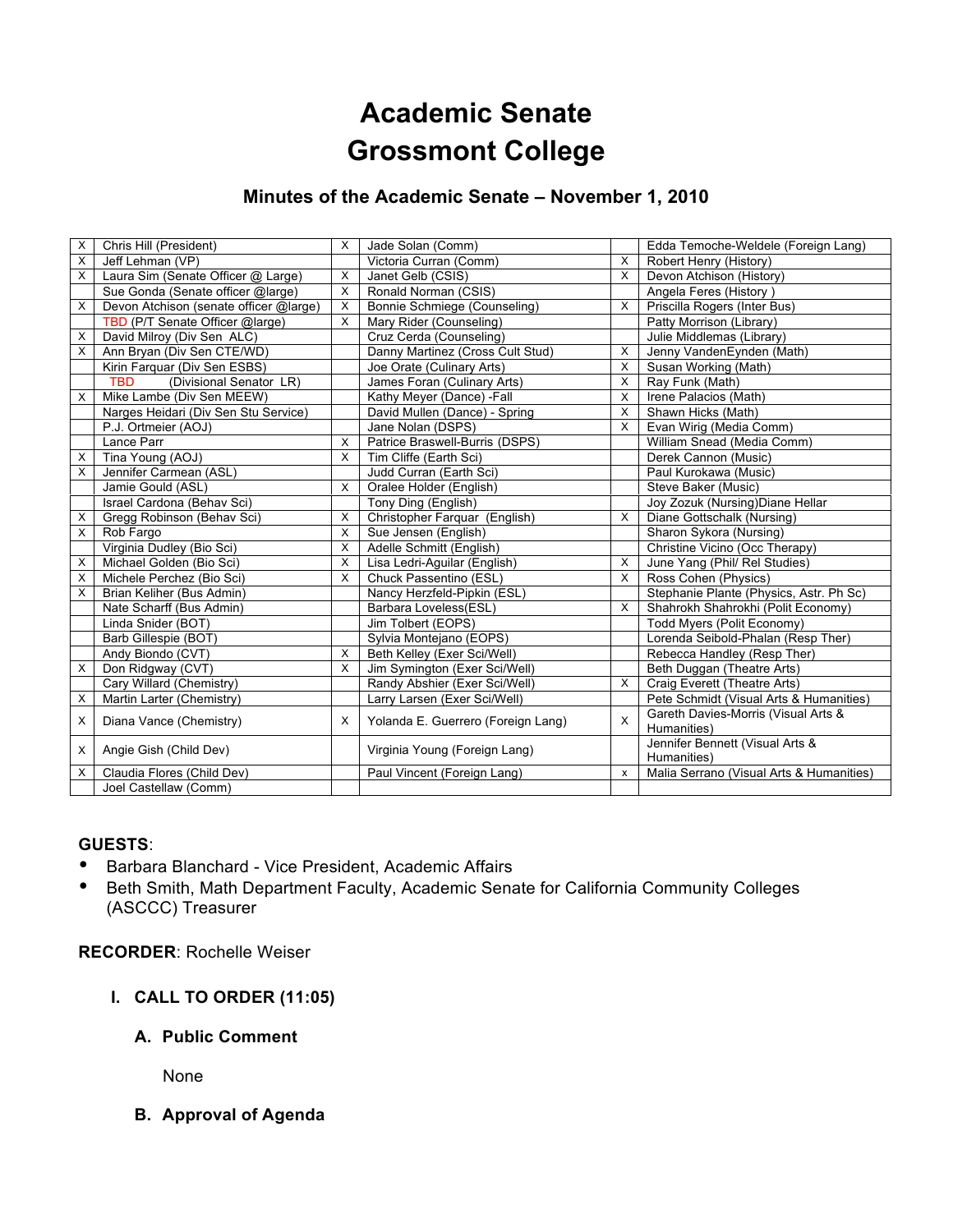A motion was made to approve the day's agenda with one change; remove item A in the Committee Reports, upcoming committee work highlights, until the next meeting. M/S/U Wirig/Atchison

#### **C. Approval of Minutes from October 18, 2010**

A motion was made to approve the minutes from October 18, 2010. M/S/U Sim/Robinson

#### **II. PRESIDENT'S REPORT**

#### **A. Announcements**

Chris began by announcing the Senate election results; Academic Senate President, Sue Gonda; Divisional Senator for Student Services, Narges Heidari; Divisional Senator for English, Social and Behavioral Science, Kirin Farquar.

Chris then reported that there was still a vacancy for the Part-Time Senate Officer-at-Large. She reported it was a 2-year position that had been held by George Gastill, but was now vacant. Chris noted that this position, like the other Senate Officer Positions, is a 2-year term and when a vacancy occurs mid-term the Senate by-laws allow for nomination of candidates from the Part-Time faculty serving in the Senate for a replacement. Chris noted she would be sending out an e-mail requesting nominations and volunteers. Chris explained that the duties of the Part-Time Senate Officer-at-Large include attendance at Senate meetings, chairing the Academic Senate Part-Time Faculty Committee meetings, and attending the weekly Senate Officers meetings. Chris then asked if any of the newly elected Divisional Senators would like to serve as the Part-Time Senate Officer-at-Large; she noted that anyone interested could contact her to put their name on the ballot. Chris announced the nominations would be open until the next Senate meeting and that voting would take place at that next meeting. Chris noted the position would only be for a semester and a half; in order to finish the current term, then a new officer would be elected.

Chris reviewed a memo from the California Community College Chancellor's office that expressed the need for a continued emphasis on three primary missions for the community colleges: transfer, basic skills and workforce development.

To follow up on an item from a previous meeting, Chris asked Senators to discuss the pros and cons of an earlier withdrawal deadline with their constituent groups so that the senate can conduct a more informed discussion on the topic at a future meeting.

Chris reported that Barb Blanchard would be speaking on issues regarding class schedules, but wanted to stress this item was in the early discussion phase and was being brought to the Senate to make faculty aware of the situation. Barb began by reporting what Title 5 outlines as the minimum number of hours per course unit. She noted that Grossmont currently schedules at the minimum number of hours required, but when a holiday falls on a scheduled class day that could make the course out of compliance. Barb reported that nothing would be done with the Spring 2011 schedule, but noted that for the Fall 2011 schedule some courses might fall below the minimum requirement and may need to be addressed. Barb reiterated she still has more research to do before anything is finalized. Discussion then occurred regarding various schedules and how the holidays affect the courses that are scheduled for those days. Chris reiterated that this discussion was purely informational.

## **B. Accreditation Faculty Co-Chair- Close nominations – Laura Sim**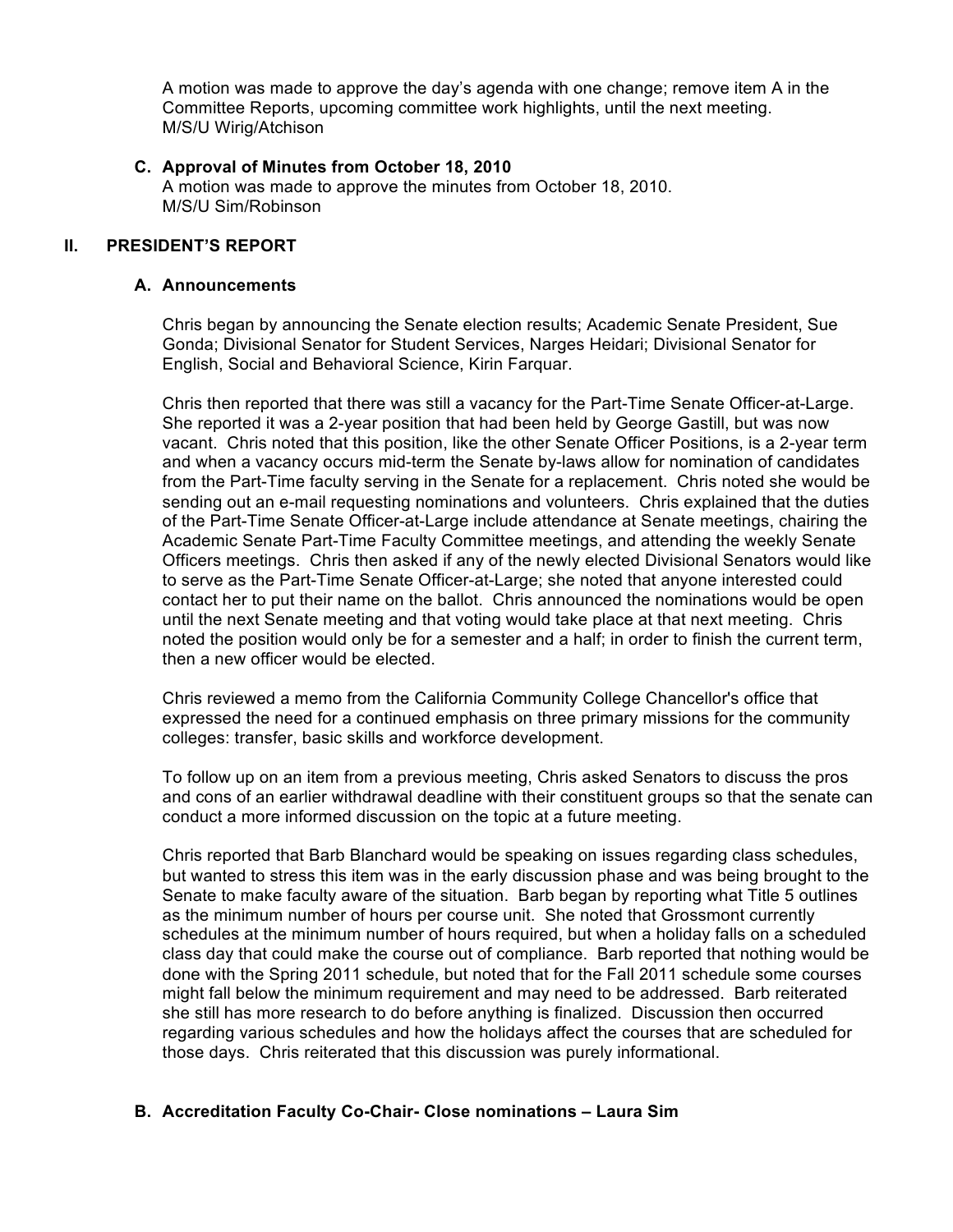Laura began by giving a brief review of the election timeline. She noted the nominations had been open since the last meeting; she had received no additional nominations via e-mail. Laura then asked for any additional nominations from the floor, none were made, she officially closed nominations. Laura announced Chris Hill as a candidate. Laura noted she would send the application to Chris to be filled out, it would then be available for review by Senators, then at the next Senate meeting voting would take place.

#### **C. Area D meeting and Academic Senate for California Community Colleges (ASCCC) plenary session resolutions**

Chris began by reporting she had attended the Area D meetings the previous weekend. She reported at the meetings she received the proposed resolutions for the Fall plenary session. Chris then highlighted some of the upcoming institutions including a Basic Skills Institute will take place February in San Jose and a fully-funded institute on workforce development that would be taking place. She encouraged interested faculty to contact her for more information.

Chris reported that there are several resolutions coming forward in relation to SB1440; she then reiterated that SB1440 outlines the creation of transfer degrees that will guarantee students admission to the CSU system if they meet the degree requirements. Chris then reviewed the process by which the ASCCC will create the degrees utilizing the ongoing C-ID process to create Transfer Model Curriculum (TMC). Chris noted that the legislation does not preclude colleges from creating their own degrees, but consistency among colleges will benefit students. Chris then reiterated the importance of visiting the www.c-id.net website and signing up for the listserv for individual disciplines. This will allow faculty to participate in the process and be notified of when their discipline is meeting. Beth Smith reported that the oversight committee would be meeting the following day to start working on the details of implementing the new degrees. It was asked how a faculty member could become involved in the actual formation of the degrees; Beth noted there are two groups; the Faculty Discipline Review Groups, which are smaller groups made up of representatives from the disciplines from CSU and the community colleges and these groups would be working on the actual degrees. The Discipline Input Groups, which are made up of any interested faculty from a given discipline (using the C-ID listservs), are focused on developing common course descriptors and proposing draft transfer degrees. Chris mentioned that if faculty are interested in participating in a FDRG or DIG to contact her and she would re-send the e-mail link to the C-ID website. Beth reported that the first three degrees that are coming out are Sociology, Communications Studies, and Math. She noted that once they become available for review, the ASCCC would like input and feedback from faculty in those disciplines.

Chris then reported that at the Area D meeting clarification was given on SB1143, the legislation to create a task force for producing recommendations for performance-based funding. It was clarified that any recommendations coming forth from the task force will not be considered as research results, but will actually be implemented. She shared that Jane Patton, ASCCC President, reported that the recommendations would likely go to the Consultation Council and the State Chancellor's Office first. Beth Smith reported that the process would likely be that the task force would spend the first half of the year researching and creating matrices related to performance-based funding, then bringing them to town hall style meetings for input. Beth noted that colleges will need to come up with markers other than the traditional graduation/transfer measures to gauge student success at the college level, including possible momentum points for tracking progress from basic skills to collegelevel work. Sue Jensen noted that in the area of Basic Skills the funding has begun to be tied to student success and they are looking at various ways in which student success can be measured. It was also noted that a practical evaluation is always a good thing (i.e. to know what one is doing well and what one can do better) but to tie funding to that creates many unforeseen and unwanted results. Beth noted that it is in the best interest of all involved to